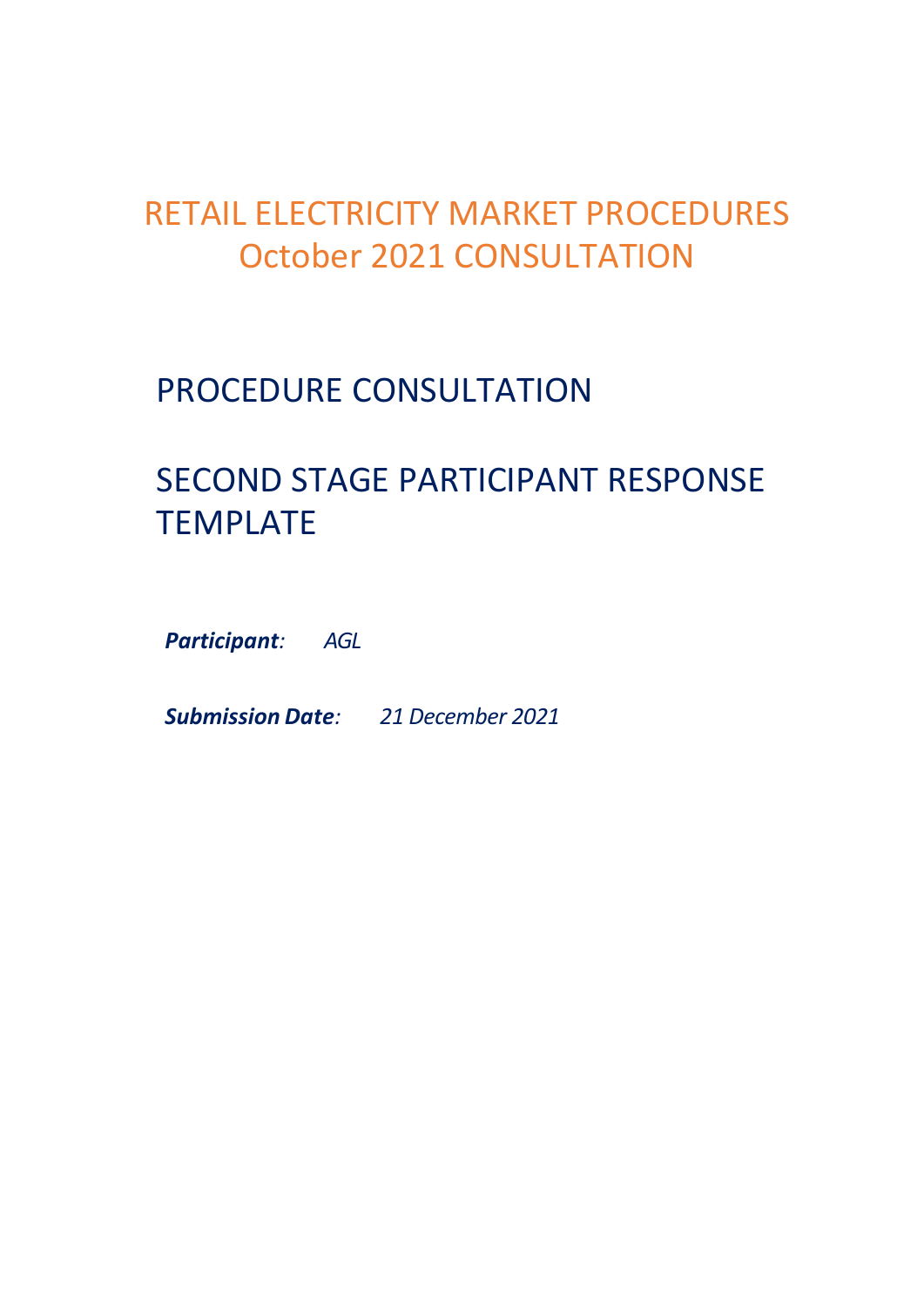#### Table of Contents

| 1.  |                                                                                                   |  |
|-----|---------------------------------------------------------------------------------------------------|--|
| 2.  |                                                                                                   |  |
| 3.  |                                                                                                   |  |
| 4.  |                                                                                                   |  |
| 5.  |                                                                                                   |  |
| 6.  |                                                                                                   |  |
| 7.  |                                                                                                   |  |
| 8.  | MSATS Procedures: Procedure for the Management of Wholesale, Interconnector, Generator and Sample |  |
| 9.  | Metrology Procedure: Part B - National Electricity Market (Metrology Procedure: Part B)10         |  |
| 10. |                                                                                                   |  |
| 11. |                                                                                                   |  |
| 12. | Retail Electricity Market Procedures - Glossary and Framework (Glossary/Framework) 11             |  |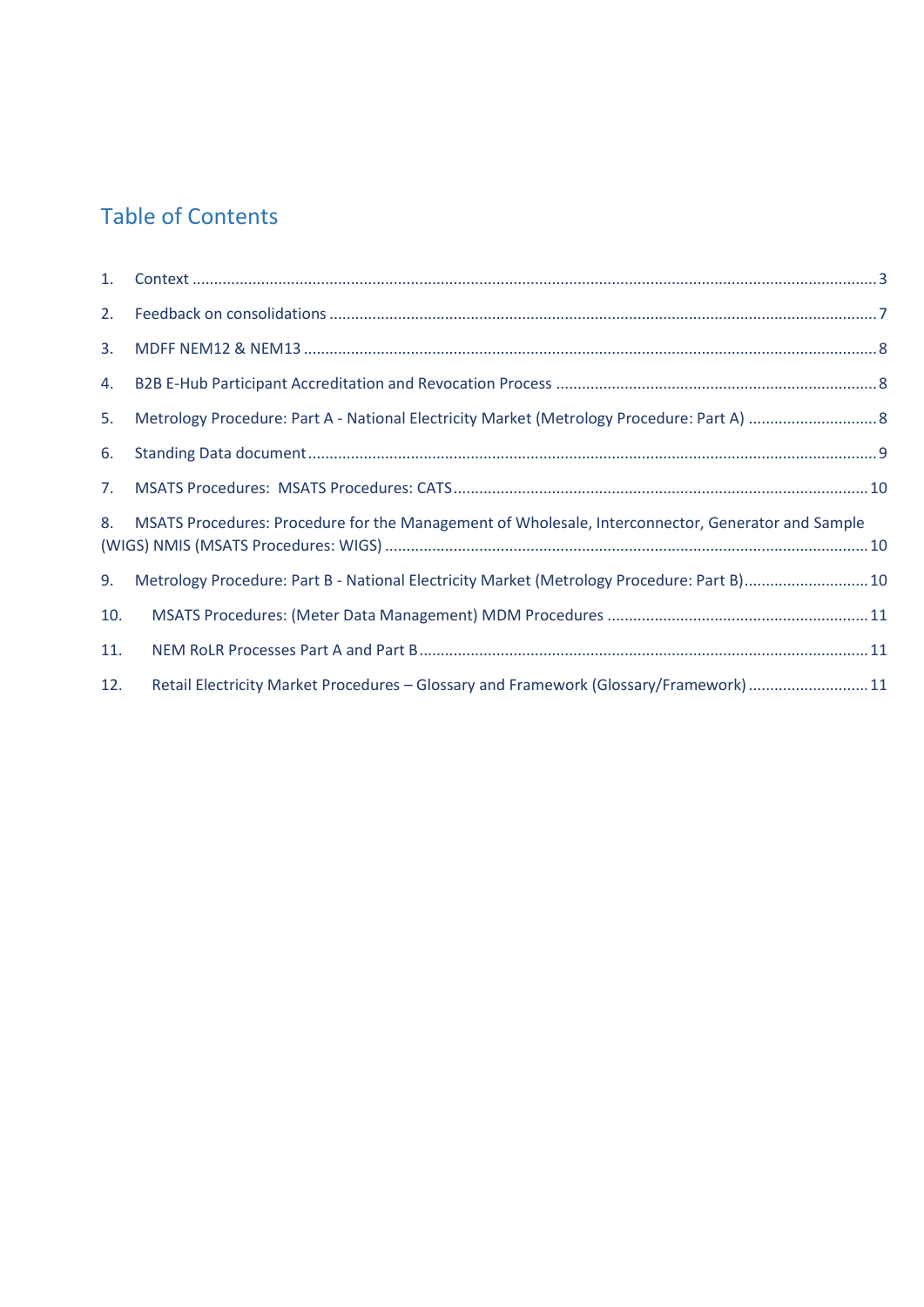#### **1. Context**

This template is to assist stakeholders in giving feedback about the changes detailed in the draft procedures associated with the Retail Electricity Market Procedures October 2021 consultation.

The changes being proposed are because of NER rule changes which have occurred requiring changes to AEMO's Retail Electricity Market Procedures and the following proposed changes by proponents and AEMO to implement recommended process improvements.

#### **2. Questions on proposed changes**

<span id="page-2-0"></span>

| <b>Heading</b>                                                                                                                                                                                                                            | <b>Participant Comments</b> |
|-------------------------------------------------------------------------------------------------------------------------------------------------------------------------------------------------------------------------------------------|-----------------------------|
| Does your organisation support the proposals contained in the Issues<br>Paper?                                                                                                                                                            |                             |
| If not, please specify areas in which your organisation disputes AEMO's<br>assessment (include ICF reference number) of the proposal and include<br>information that supports your rationale why you do not support AEMO's<br>assessment. |                             |
| Are there better options to accommodate the change proposals that<br>better achieve the required objectives? What are the pros and cons of<br>these options? How would they be implemented?                                               |                             |
| What are the main challenges in adopting these proposed changes? How<br>should these challenges be addressed?                                                                                                                             |                             |
| Do you have any further questions or comments in relation to the<br>proposals described above?                                                                                                                                            |                             |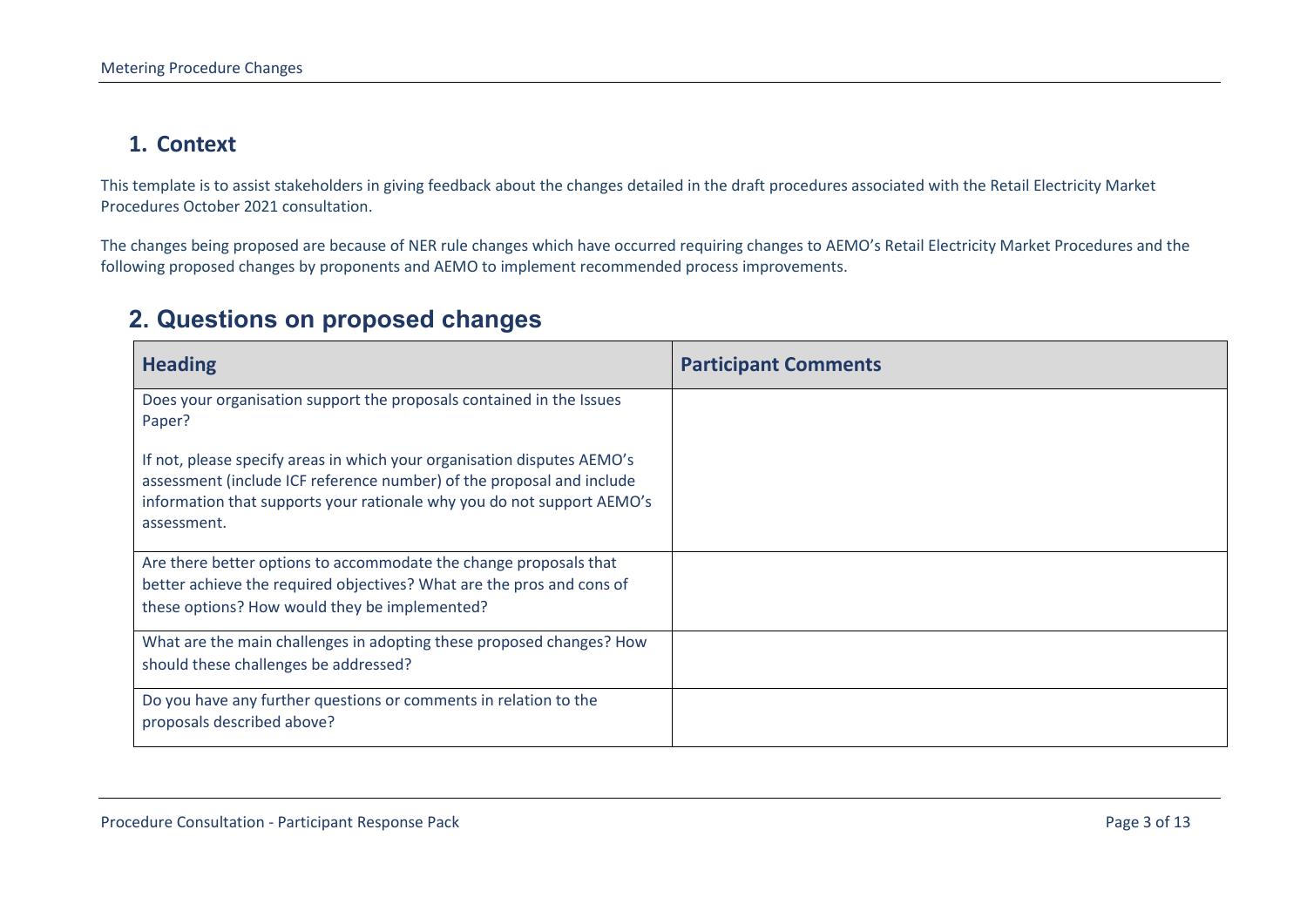| <b>Participant Comments</b> |
|-----------------------------|
|                             |
|                             |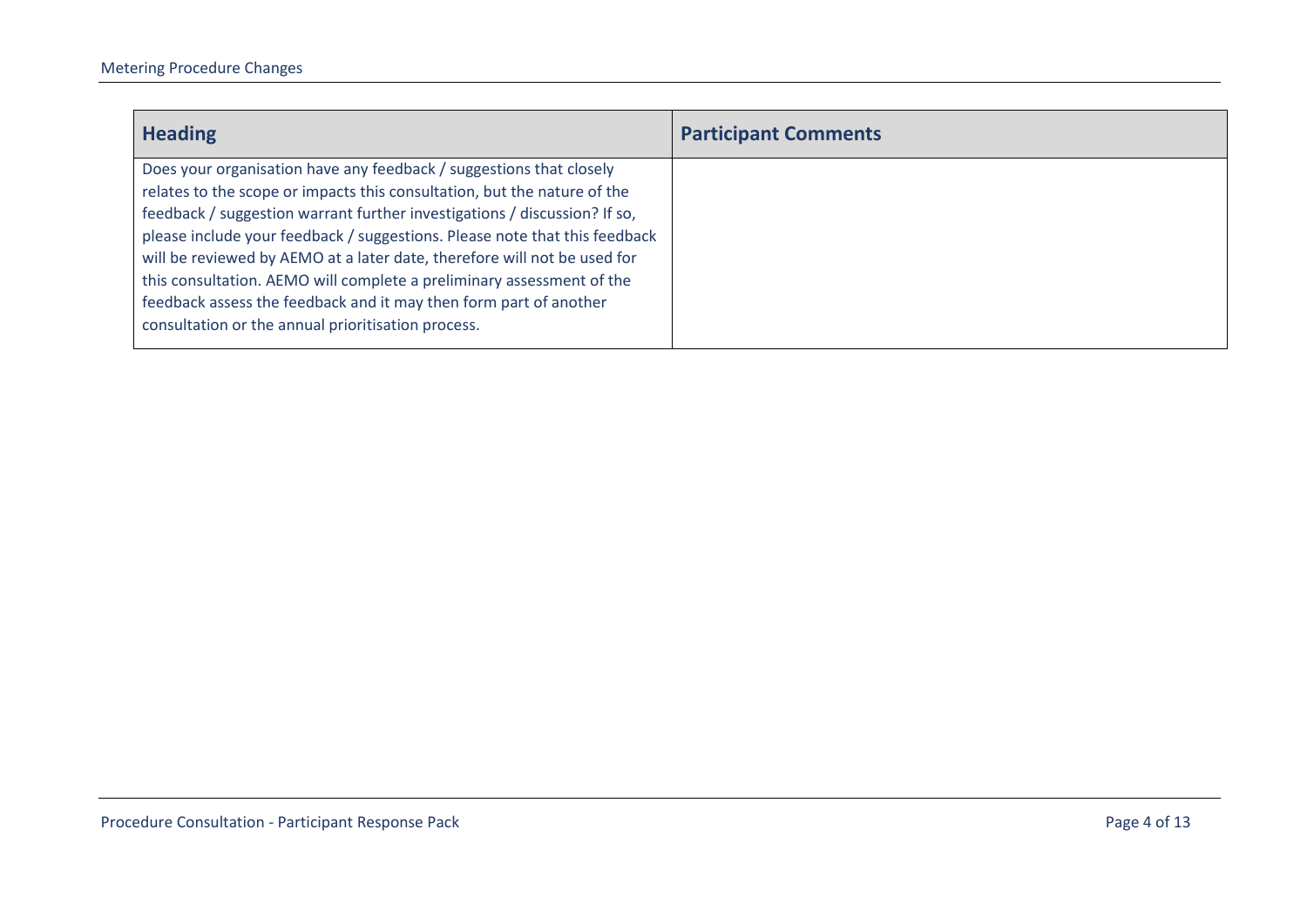| <b>Document</b>                                                                                                                     | <b>Participant Comments</b>                                                                                                                                                                                                                                                                                                                                                                                                                      |
|-------------------------------------------------------------------------------------------------------------------------------------|--------------------------------------------------------------------------------------------------------------------------------------------------------------------------------------------------------------------------------------------------------------------------------------------------------------------------------------------------------------------------------------------------------------------------------------------------|
| B2B E-Hub Participant Accreditation and Revocation Process (CIP_045 B2B<br>E-Hub Participant Accreditation Procedure Clarification) | AGL notes the proposed changes for the B2B Hub accreditation process and<br>considers it should be suitable for third party B2B users, who are not<br>registered participants.                                                                                                                                                                                                                                                                   |
|                                                                                                                                     | A lot of the information sought for B2B registration within the Appendices<br>would already exist within the AEMO registration systems and be superfluous<br>for an existing registered participant.                                                                                                                                                                                                                                             |
|                                                                                                                                     | AGL considers that registered participants should be included as potential or<br>secondary B2B participants. AGL notes the AEMO response regarding DRSPs<br>not being specifically identified as a B2B user within the NER, which in turn<br>requires them to seek agreement for any B2B transactions, is likely to place<br>unnecessary competitive barriers on the operation of that registered<br>participant role.                           |
|                                                                                                                                     | AGL suggests that this matter be made an ERCF topic with the view to survey<br>both the retail and wholesale working groups to determine an industry<br>position. If industry agrees, a rule change can then be raised to treat other<br>registered participants as secondary B2B users who can certify and use B2B<br>transactions without participant agreement. This will remove unnecessary<br>industry barriers to registered participants. |
|                                                                                                                                     | AGL would not expect them to be represented on the IEC unless their usage<br>grew substantially.                                                                                                                                                                                                                                                                                                                                                 |

### **3. Feedback on proposed amendments**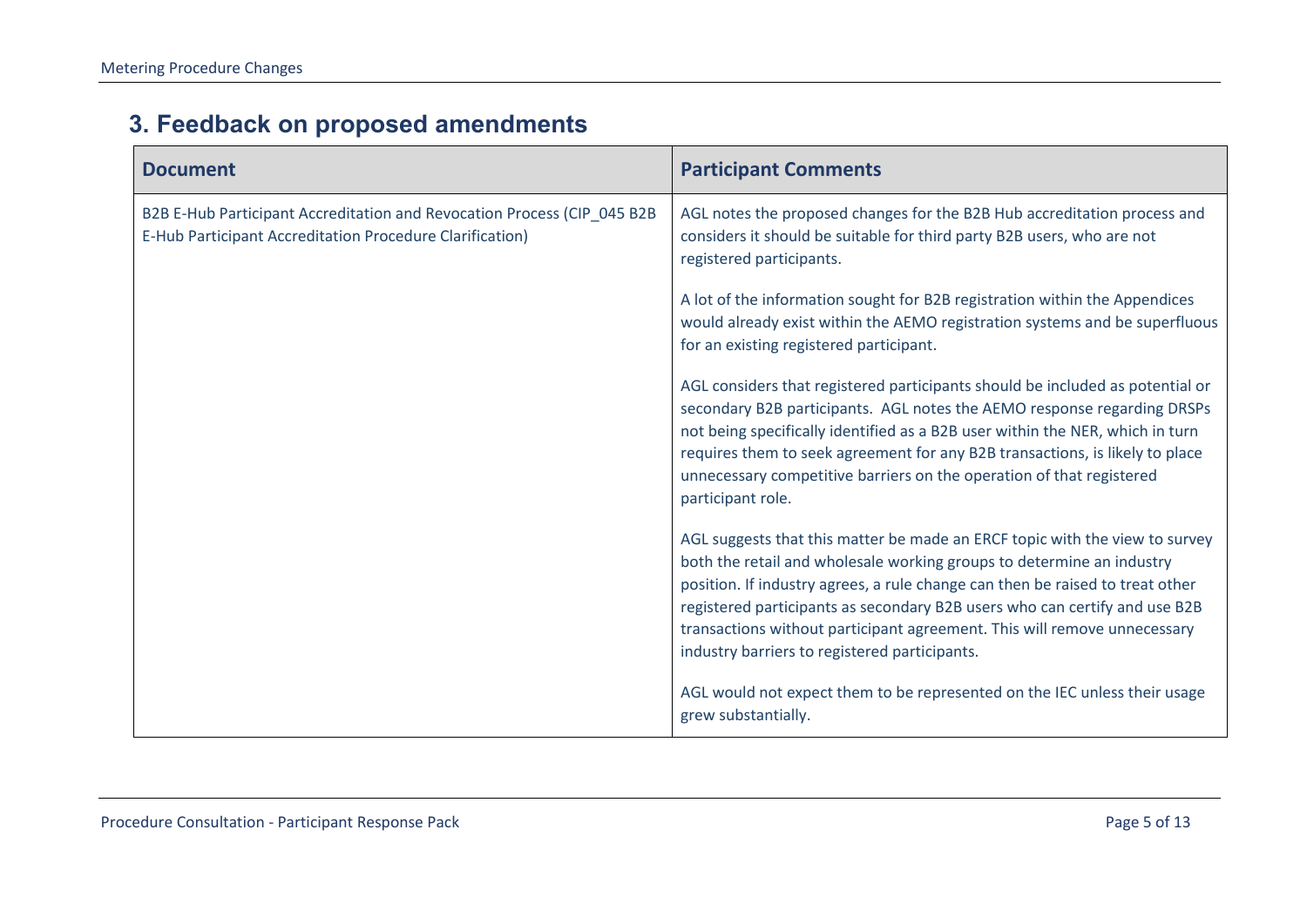<span id="page-5-0"></span>

| <b>Document</b>                                                                                                                                                                | <b>Participant Comments</b>                                                                                   |
|--------------------------------------------------------------------------------------------------------------------------------------------------------------------------------|---------------------------------------------------------------------------------------------------------------|
| Consumer Administration and Transfer Solution (CATS) Procedure<br>Principles and Obligation (MSATS Procedures: CATS) (CIP 050 NREG and<br><b>GENERATR NMI Classifications)</b> | AGL Notes AEMO's comments and has raised a Change Request to<br>commence a review of the NMI classifications. |
| Meter Data File Format Specification (MDFF) NEM12 & NEM13 (CIP 042<br>Reason Code)                                                                                             | AGL supports this proposed change.                                                                            |
| Metrology Part A (CIP 046 Clarification of Clause 12.5, CIP 048 Reference<br>to AS60044)                                                                                       | AGL supports this proposed change.                                                                            |
| Standing Data for MSATS (Standing Data document) (CIP 049 Controlled<br>Load Enumerations, CIP 053 GPS Coordinates Minimum Standard)                                           | AGL supports these proposed changes.                                                                          |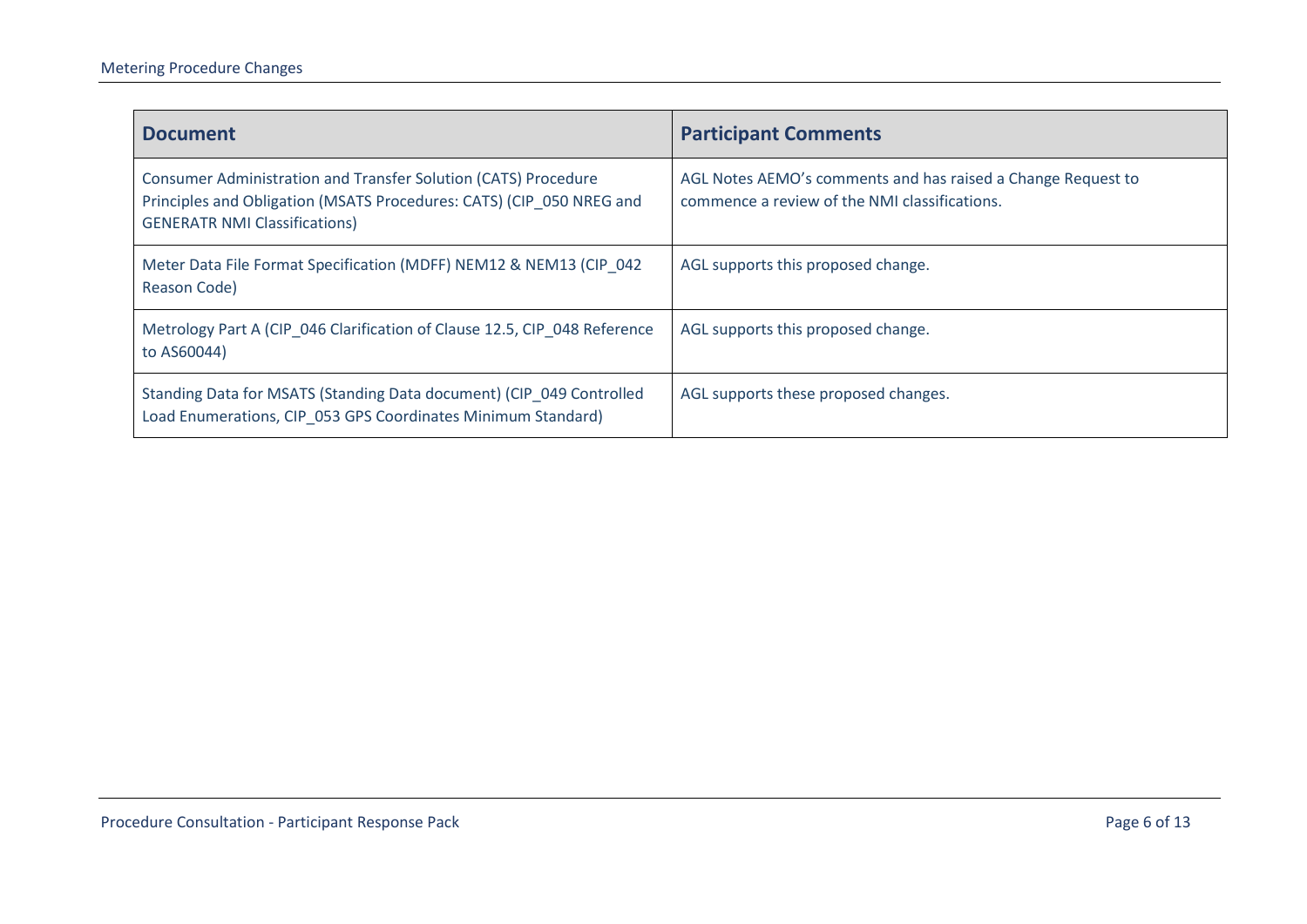#### **4. Feedback on consolidations**

<span id="page-6-0"></span>

| <b>Document</b>                         | <b>Version(s)</b> | <b>Clause</b> | <b>Participant Comments</b>                                                                                                                                             |
|-----------------------------------------|-------------------|---------------|-------------------------------------------------------------------------------------------------------------------------------------------------------------------------|
| <b>CATS</b>                             |                   |               | AGL supports the consolidations, although notes the comments provided in the<br>minor consultation - see bottom of this response.                                       |
| <b>WIGS</b>                             |                   |               | AGL supports the consolidation.                                                                                                                                         |
| <b>Metrology Part A</b>                 |                   |               | AGL Notes the consolidations.                                                                                                                                           |
|                                         |                   |               | AGL also notes that there is no v7.2 release. AGL suggests that the version table<br>be updated for future reference to reflect that no v7.2 was developed or released. |
| <b>Metrology Part B</b>                 |                   |               | AGL notes the inclusion of v7.2 amendments and supports the consolidations.                                                                                             |
| <b>MSATS Procedures: MDM Procedures</b> |                   |               | AGL supports the consolidation.                                                                                                                                         |
| NEM RoLR Processes Part A and Part B    |                   |               | AGL supports the consolidation.                                                                                                                                         |
| (Glossary and Framework                 |                   |               | AGL supports the consolidation.                                                                                                                                         |
| <b>Standing Data document</b>           |                   |               | AGL supports the consolidation.                                                                                                                                         |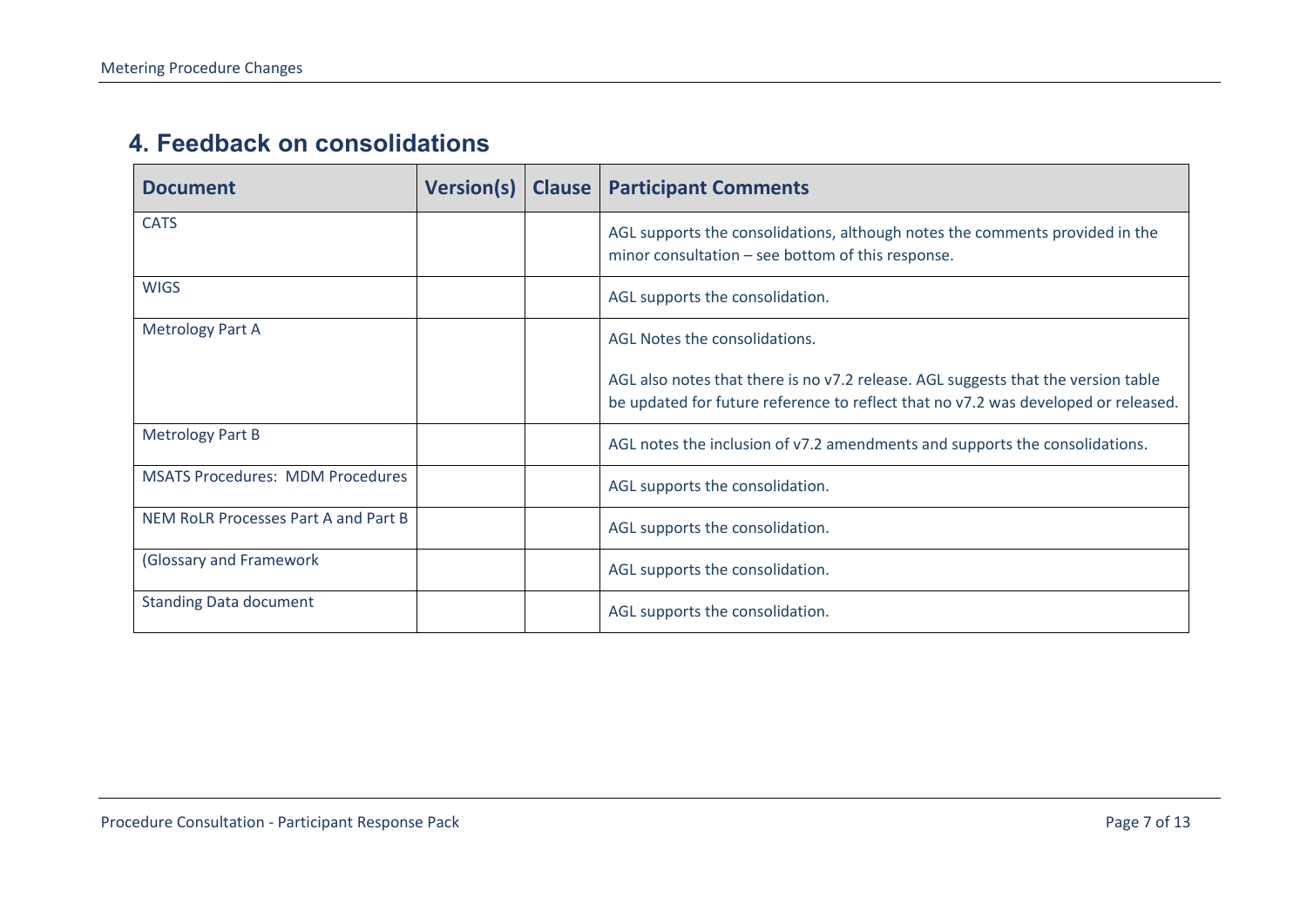#### **5. MDFF NEM12 & NEM13**

| <b>Section</b> | <b>Description</b> | <b>Participant Comments</b>                                                                                               |
|----------------|--------------------|---------------------------------------------------------------------------------------------------------------------------|
| various        |                    | AGL supports the initial changes and also supports the proposed additions following the<br>initial round of consultation. |

#### **6. B2B E-Hub Participant Accreditation and Revocation Process**

| Section   Description | <b>Participant Comments</b> |
|-----------------------|-----------------------------|
|                       | Note comments above.        |

#### **7. Metrology Procedure: Part A - National Electricity Market (Metrology Procedure: Part A)**

<span id="page-7-1"></span><span id="page-7-0"></span>

| Section   Description | <b>Participant Comments</b> |
|-----------------------|-----------------------------|
|                       | Note comments above.        |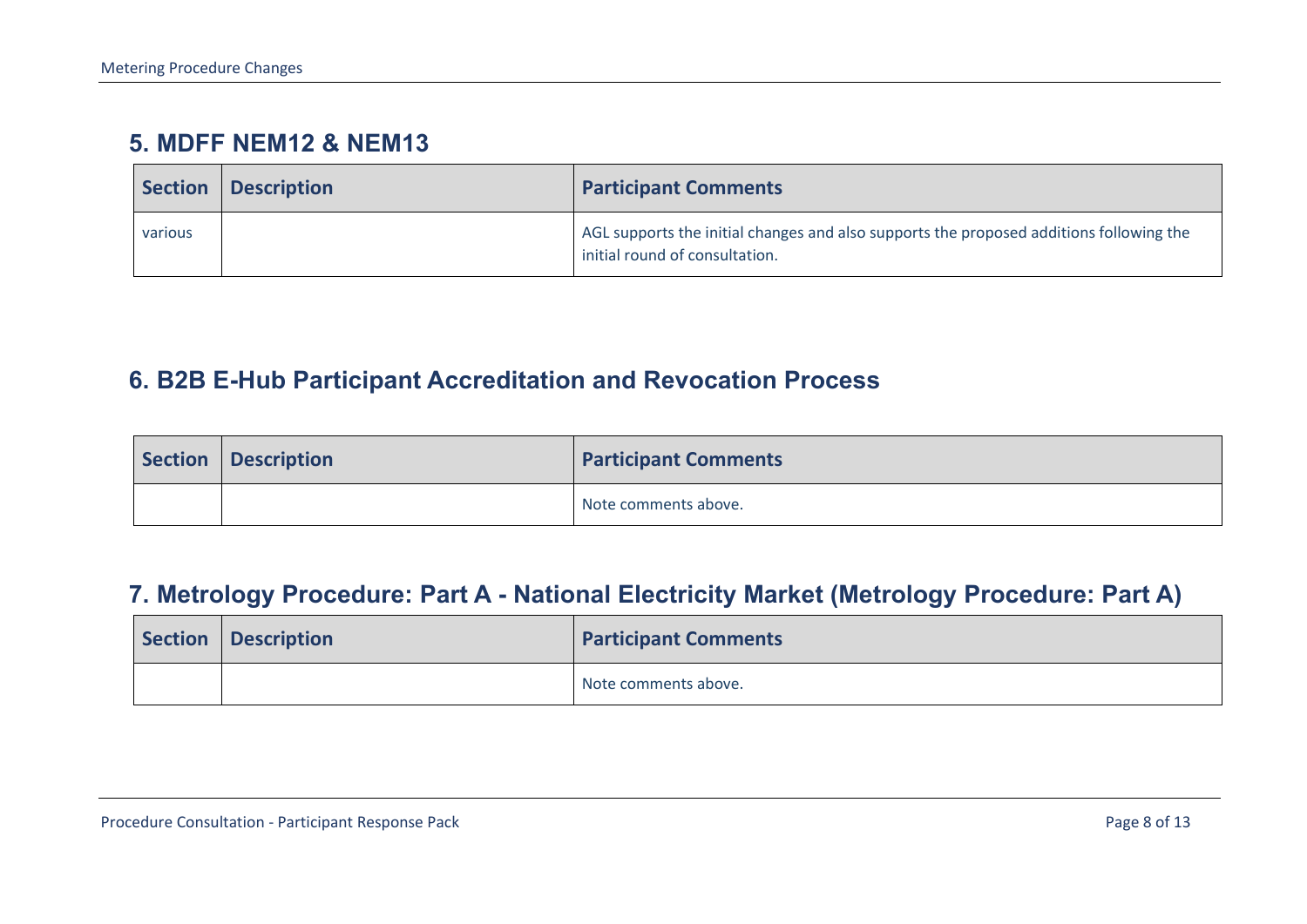### **8. Standing Data document**

<span id="page-8-1"></span><span id="page-8-0"></span>

| <b>Section</b> | <b>Description</b>   | <b>Participant Comments</b>                                                                                                                                       |
|----------------|----------------------|-------------------------------------------------------------------------------------------------------------------------------------------------------------------|
| 3.2            | <b>Affected NMIs</b> | Noting that this describes all connection points, AGL suggests that the information could<br>be broken into like / similar groups for increased clarity, such as: |
|                |                      | Transmission Network connecting to:<br>$\bullet$                                                                                                                  |
|                |                      | Other transmission networks;<br>$\circ$                                                                                                                           |
|                |                      | Distribution Networks (ie Bulk Supply Point);<br>$\circ$                                                                                                          |
|                |                      | Customer supply point (1e wholesale connection point);<br>$\circ$                                                                                                 |
|                |                      | Distribution Network connecting to:<br>$\bullet$                                                                                                                  |
|                |                      | Other Distribution Networks (excluding embedded networks);<br>$\circ$                                                                                             |
|                |                      | All connection points associated with a generating unit<br>$\circ$                                                                                                |
|                |                      | All connection points with non-registered<br>$\circ$                                                                                                              |
|                |                      | All market and Type 7 loads;<br>$\circ$                                                                                                                           |
|                |                      | All non-contestable unmetered loads;<br>$\circ$                                                                                                                   |
|                |                      | Sample meters as required<br>$\bullet$                                                                                                                            |
|                |                      | All child connection points.<br>$\bullet$                                                                                                                         |
|                |                      | etc                                                                                                                                                               |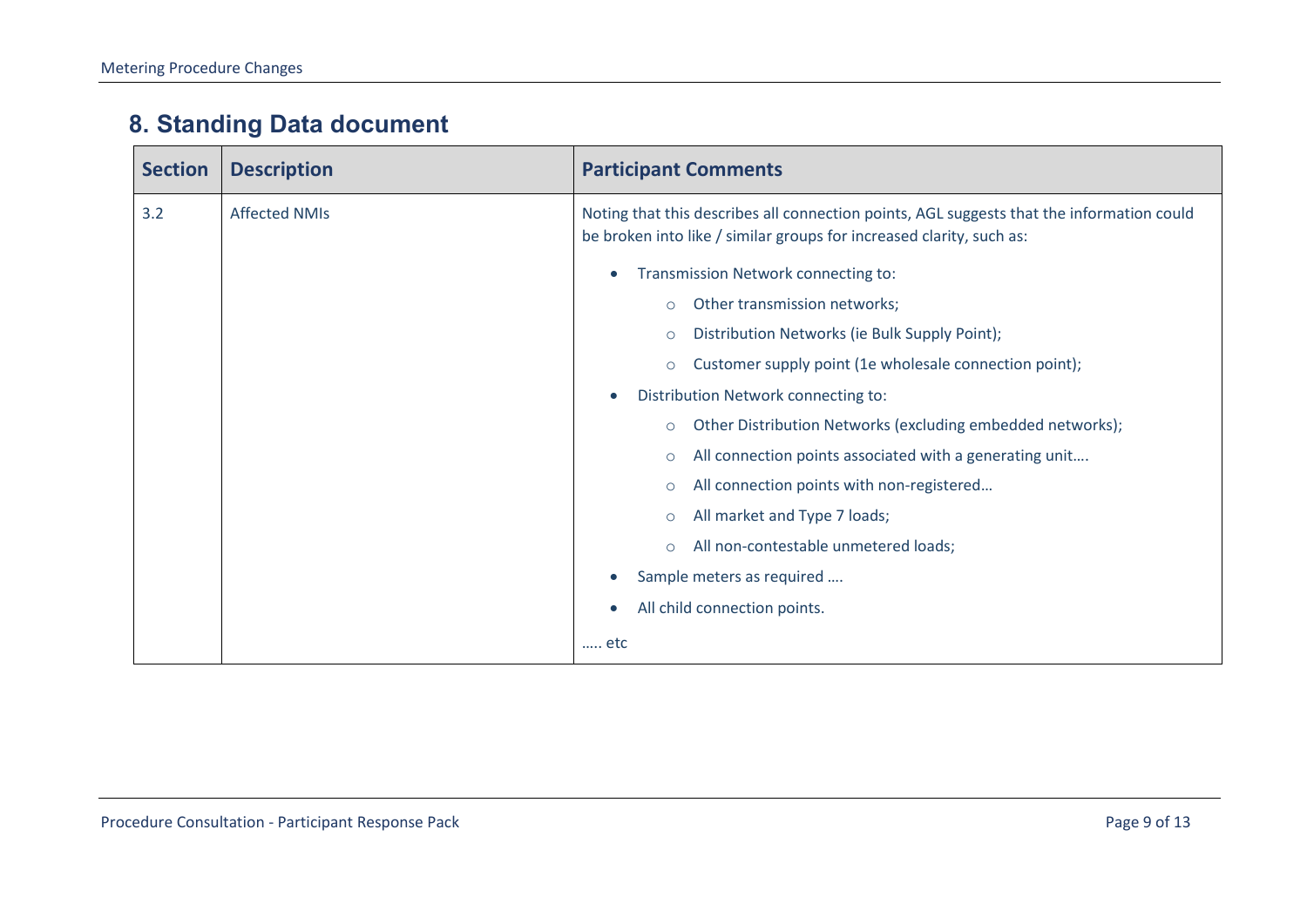#### **9. MSATS Procedures: MSATS Procedures: CATS**

| Section Description | <b>Participant Comments</b>                         |
|---------------------|-----------------------------------------------------|
|                     | Note comments below provided in Minor consultation. |

#### **10. MSATS Procedures: Procedure for the Management of Wholesale, Interconnector, Generator and Sample (WIGS) NMIS (MSATS Procedures: WIGS)**

| Section Description | <b>Participant Comments</b> |
|---------------------|-----------------------------|
|                     | AGL Supports the changes.   |

#### **11. Metrology Procedure: Part B - National Electricity Market (Metrology Procedure: Part B)**

<span id="page-9-2"></span><span id="page-9-1"></span><span id="page-9-0"></span>

| Section   Description | <b>Participant Comments</b> |
|-----------------------|-----------------------------|
|                       | AGL Supports the changes.   |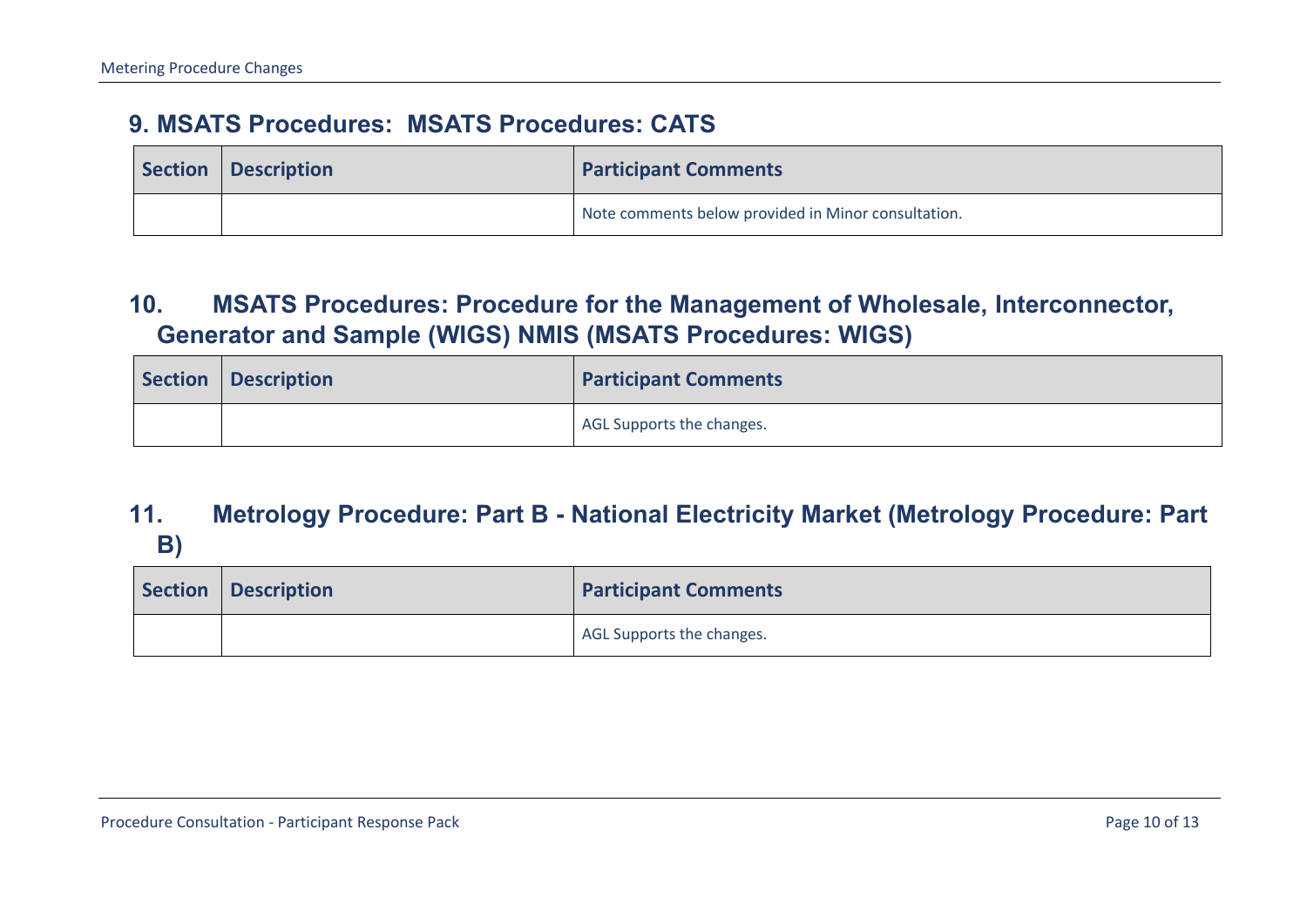#### **12. MSATS Procedures: (Meter Data Management) MDM Procedures**

| Section   Description | <b>Participant Comments</b> |
|-----------------------|-----------------------------|
|                       | AGL Supports the changes.   |

#### **13. NEM RoLR Processes Part A and Part B**

| Section Description | <b>Participant Comments</b> |
|---------------------|-----------------------------|
|                     | AGL Supports the changes.   |

#### **14. Retail Electricity Market Procedures – Glossary and Framework (Glossary/Framework)**

<span id="page-10-1"></span><span id="page-10-0"></span>

| <b>Section</b> | <b>Description</b> | <b>Participant Comments</b>                        |
|----------------|--------------------|----------------------------------------------------|
|                |                    | AGL supports the changes including the amendments. |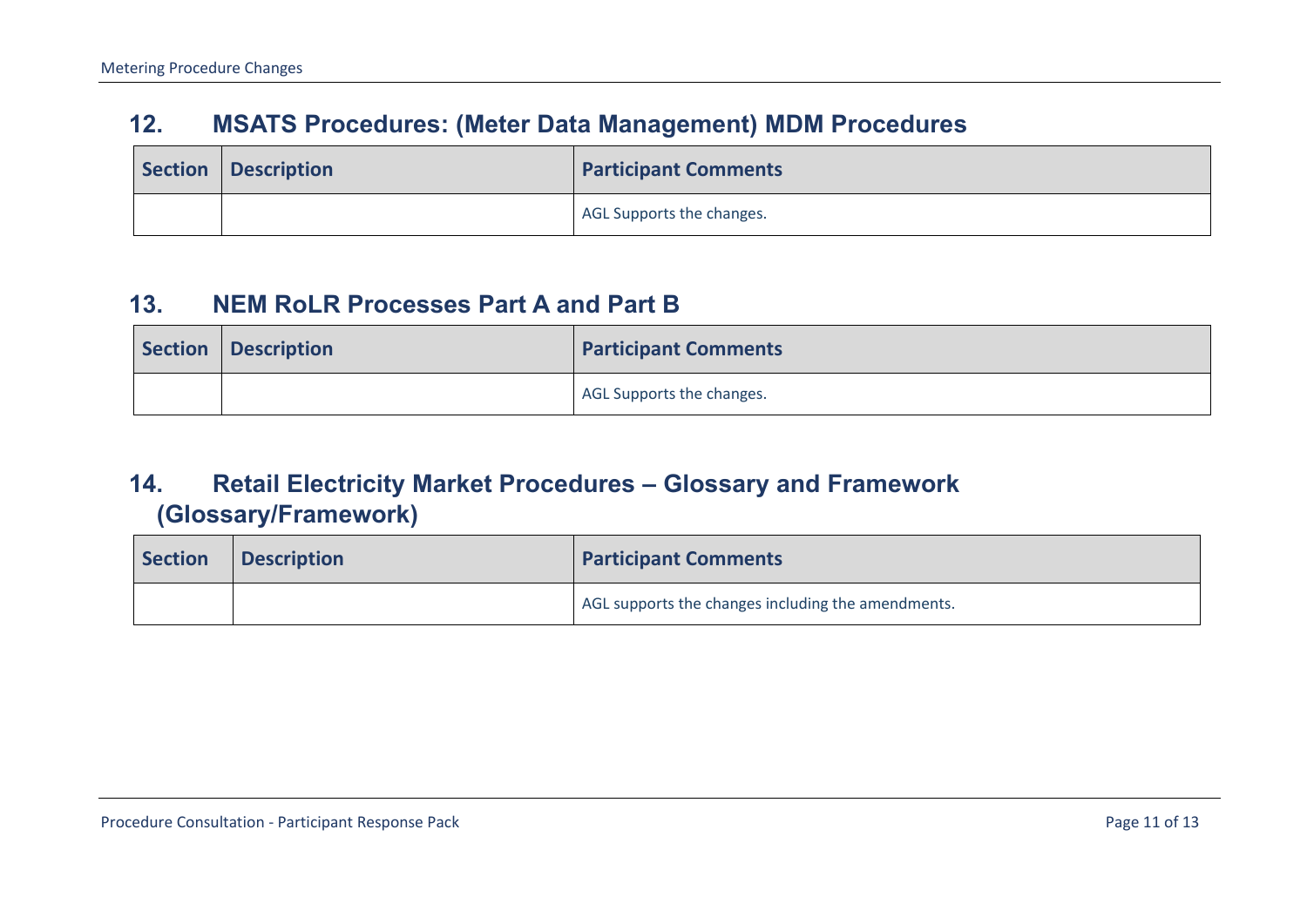#### **Metrology Procedure – Part A v7.4**

| <b>Section</b> | <b>Description</b>                                                                                                                                                                                                                                                                                          | <b>Participant Comments</b>                                              |
|----------------|-------------------------------------------------------------------------------------------------------------------------------------------------------------------------------------------------------------------------------------------------------------------------------------------------------------|--------------------------------------------------------------------------|
| 14 (a), 14(b)  | The final Rule made by the AEMC requires<br>DNSPs to record and MCs and FRMPs to notify<br>DNSPs of a Shred Fuse arrangement when they<br>become aware of that arrangement.                                                                                                                                 | Insert the phrase 'when they become aware' into clauses 14(a) and 14(b). |
|                | The drafting in the Metrology Procedure does<br>not specify that, but rather specifies that the<br>DNSPs must record those arrangements and<br>that MCs and FRMPs must notify the DNSP of<br>any new or existing Shared Fuse arrangements.                                                                  |                                                                          |
|                | Removing the words 'becoming aware' changes<br>the obligation from one of advise when<br>identified to an obligation to actively review<br>each connections, which is substantially<br>different to the Rule obligation.                                                                                    |                                                                          |
| 14(c)          | Noting the discussions held within the B2B<br>Working group on the provision of shared fuse<br>information to the DNSP, it is suggested that<br>this clause be extended to include the MPB<br>(current or pending) to allow for parties<br>contracted to the MC to undertake this<br>information provision. | Suggested addition:<br>MC or the FRMP and may notify the DNSP of any     |